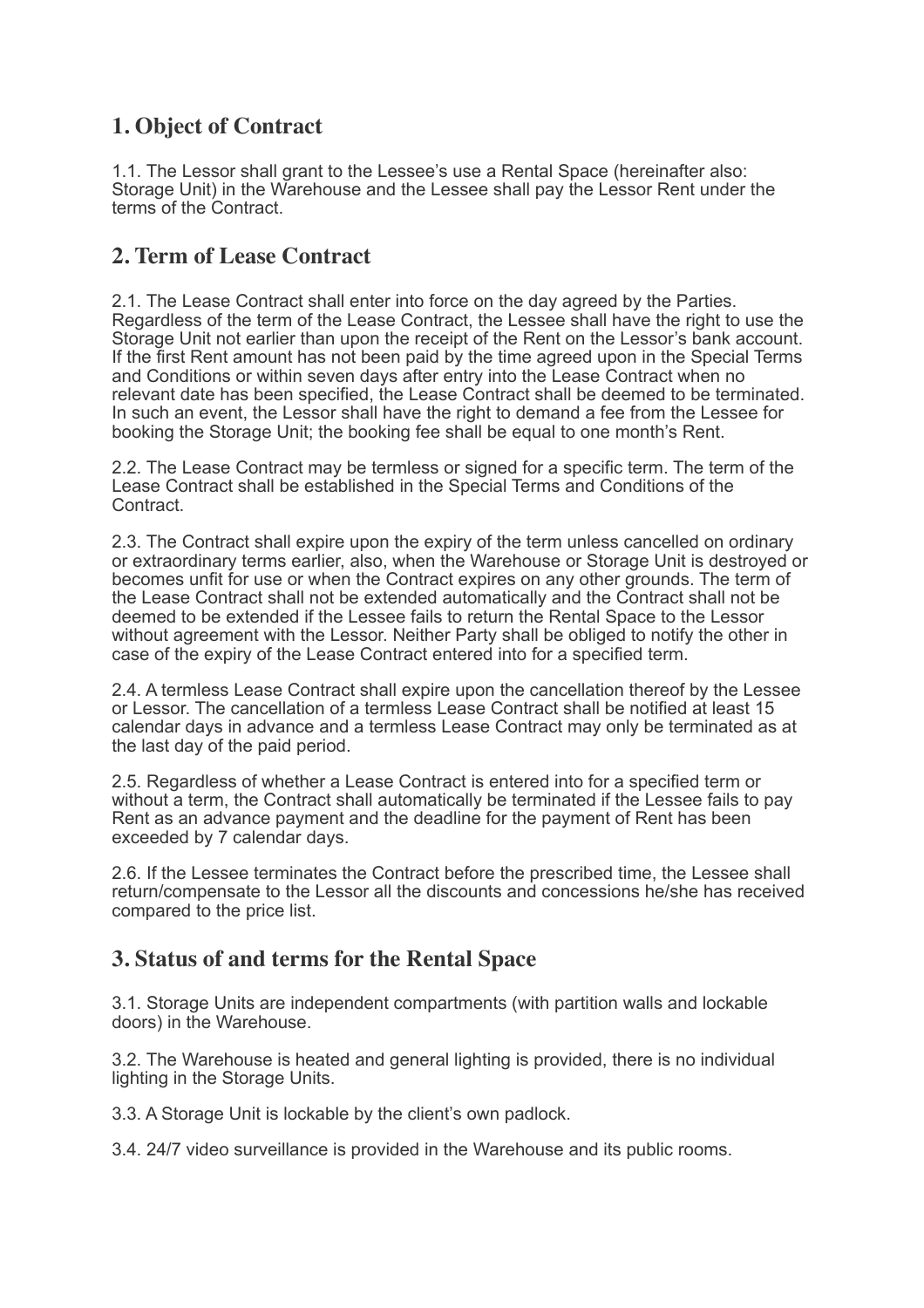#### **4. Rent and payment of Rent**

4.1. Rental Contract for Storage Unit can be created on Taskulaod website by choosing Warehouse address, rental period, size of the Storage Unit and filling in the required data about the Lessee. Also, the Lessee is required to enter and validate a mobile phone number, which grants access to the Warehouse after receiving the confirmation of order. By clicking "Order this space" and choosing the method of payment, the Lessee will be redirected to selected website for payment. After confirmation of payment the Lessee must click on "Back to merchant". The Lessee shall receive an email with the Contract and all necessary details as soon as the payment has been received by Taskulaod.

4.2. The amount of Rent shall be agreed upon in the Special Terms and Conditions of the Contract. Payment of Rent shall be a precondition for the Lessee for using the Rental Space.

4.3. In addition to the right to use the Rental Space, the Rent shall include heating, general lighting, surveillance (incl. video surveillance) of public rooms and maintenance of public rooms.

4.4. The Rent shall be payable as an advance payment for the next month by the penultimate working day of the previous month at the latest or by a date agreed upon in the Special Terms and Conditions. The Lessor shall issue a separate invoice to the Lessee if agreed so in the Special Terms and Conditions.

4.5. The Rent can be paid via Swedbank, Luminor, LHV, Coop Internet bank or by VISA/ Maestro credit card. The currency used on invoice is EUR. Companies can use invoicebased payment solution. The due date for payment by invoice is 5 calendar days. Taskulaod will use personal data in internal functions and forward personal data for payment execution to Maksekeskus AS.

4.6. Any issues in the payments shall immediately be notified to the Lessor by e-mail by describing the issue.

4.7. The Lessor shall have the right to raise the Rent by notifying the Lessee thereof in writing at least two months in advance.

4.8. The Lessor shall provide other services based on the Lessor's price list which can be viewed on the Lessor's website.

#### **5. Granting of Storage Unit to the Lessee, and return thereof**

5.1. It is presumed that the Rental Space / Storage Unit shall be used for own purposes, that is, for storing the goods/items described in clause 6 of the General Terms and Conditions, and that it shall be clean and lockable. If the Storage Unit does not meet the requirements established, the Lessee shall notify the Lessor thereof on the working day following the gaining of access to the Storage Unit at the latest.

5.2. The Lessee shall be granted access to the Warehouse and the Storage Unit by the date of commencement of the Lease Contract for the Storage Unit, but not later than in 24 hours after timely receipt of the Rent. To gain access to the Storage Unit, Taskulaod validates the mobile number entered by Lessee during the order process. The front door of the Warehouse will open by calling the number given in the confirmation email and also next to the front door of the Warehouse where the Storage Unit is located. The Lessee shall make sure he/she has a mobile phone for using the service and that it meets the requirements for the service.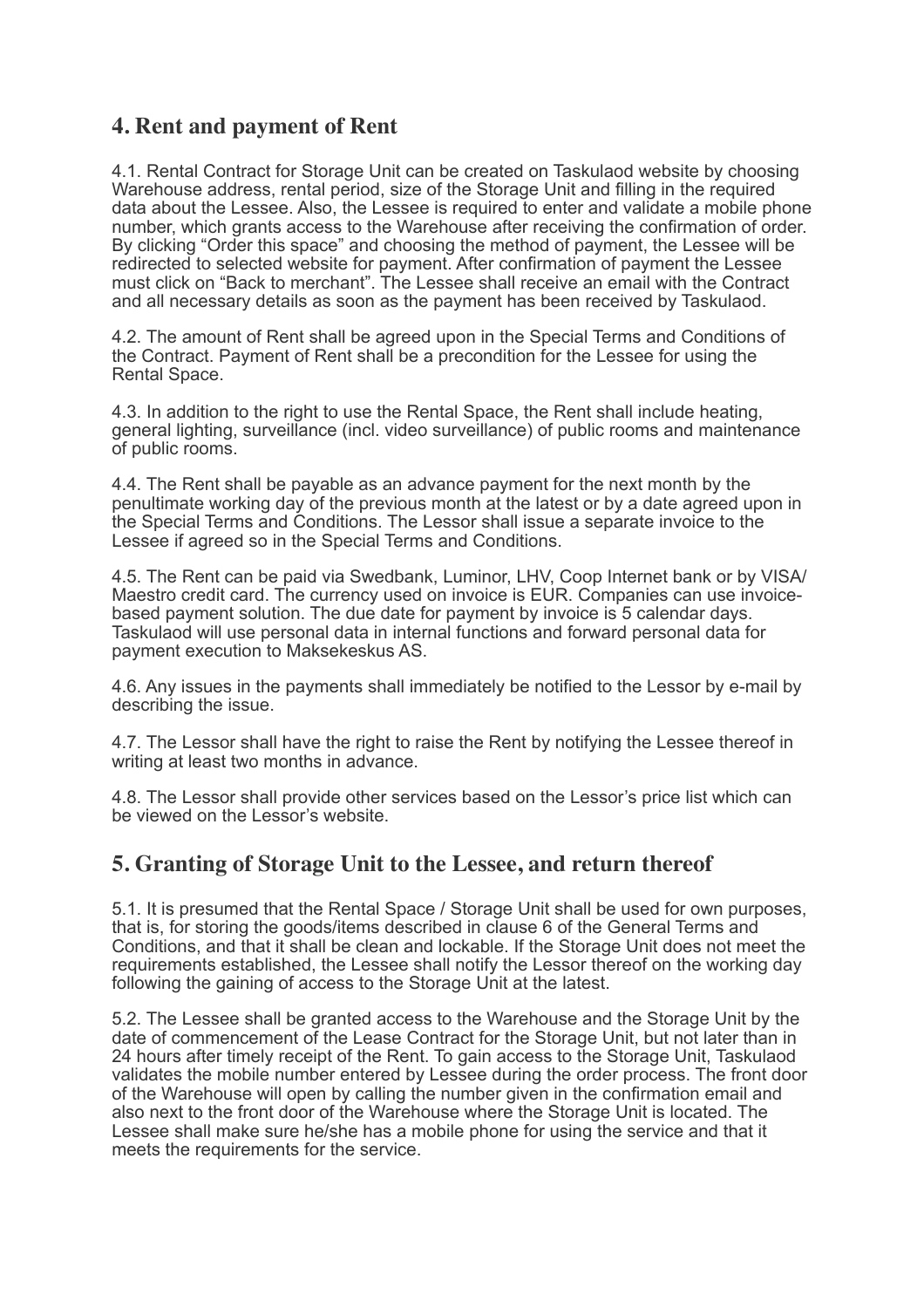5.3. The Lessor shall have the right to refuse granting the Storage Unit to the Lessee for use if the Lessee fails to pay the Rent to the Lessor in the extent and by the term specified in the Lease Contract or if a bankruptcy proceeding has been initiated against the Lessee or any other circumstance independent of the Lessor appears which hinders the delivery of the Storage Unit.

5.4. On the day after the termination of the Contract, the Lessee shall empty and clean up the Storage Unit and remove the lock from the door. The Lessee shall not leave any of his/her property in the Storage Unit or Warehouse or the territory thereof.

#### **6. Procedure for use of the Warehouse and Rental Space / Lessee's obligations**

6.1. The Lessee shall use the public areas of the Warehouse and the Storage Unit with diligence and prudently and shall follow the public order, fire safety, health protection, safety and other rules and regulations applicable to the Rental Space and his/her own activities. The Lessee shall ensure safety of movement in the Warehouse, including to avoid slipping, falling or stumbling on the objects in the Warehouse.

6.2. The Storage Unit may only be used for storing dry and odourless substances and/or objects. It shall be strictly prohibited to store substances harmful to the environment and to human health, also, highly flammable substances and liquids, weapons, narcotic substances and explosive substances in the Storage Unit and Warehouse (public rooms). It shall be prohibited to recycle, pour, dry, etc. illegal substances/liquids in the Rental Space. The load burden on the floor shall not exceed 400 kg/m2.

6.3. The Lessee shall store any property at his/her own discretion, which is why the Lessor recommends not to store valuable items, art or similar objects/goods in the Storage Unit.

6.4. The Lessee declares to be the owner of all the goods stored in the Storage Unit and that the goods are legal and meet the requirements specified above.

6.5. The Lessee shall be obliged to lock the door of the Rental Space. The Lessor shall only provide the facilities for installing a padlock; the Lessee shall provide the (pad)lock.

6.6. The Lessee shall close the doors of the building both when entering and exiting the building in order to avoid access by unauthorised third persons to the Rental Spaces. It shall be strictly prohibited to place any objects between the front door or hinder the closing of the door in any other manner.

6.7. Reconstruction of the Warehouse, including attaching shelves, hanging hooks or any other storage facilities on the walls, floor and ceiling or damaging the Rental Space in any other manner shall be prohibited. The shelves used by the Lessee in the Rental Space shall be free standing and shall not bear any fixing devices.

6.8. The Lessee shall only be allowed to store his/her objects in the Storage Unit rented by him/her. Storing goods in corridors and other public rooms shall be strictly prohibited. The Lessee shall not install or store outside the Rental Space his/her trademarks, advertisements, labels, symbols, posters or any other property. It is strictly prohibited to stay overnight and to smoke in the Storage Unit. The Lessor shall have the right to remove the property stored in public rooms without giving an advance notice and to collect any related damages from the owner of such property / person who placed the property in the forbidden area. The Lessor shall not assume responsibility for the preservation of such property and shall have the right to remove such property from forbidden areas without assessing the property, and/or to dispose of the property without giving an advance notice or paying damages to anyone.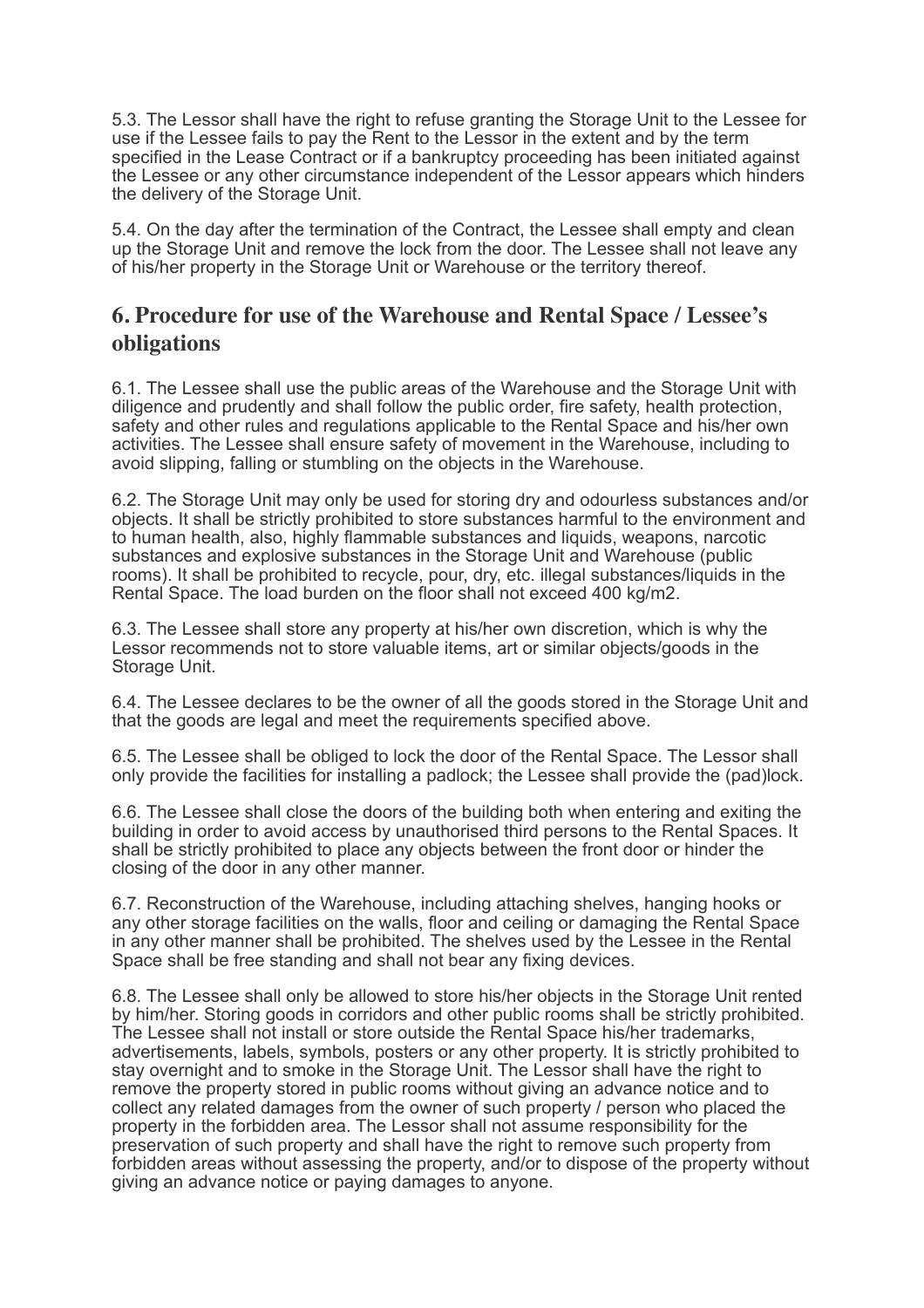6.9. The Lessee shall not have the right to sublet the Storage Unit to any third persons. In case of doubt, the Lessor shall have the right to verify the identity of the persons moving in the Warehouse (including to demand to see personal identification documents) and/or prevent the Lessee or his/her representatives/companions from moving in the Warehouse and on the territory thereof.

6.10. Upon the expiry of the Contract, the Lessee shall vacate the Rental Space (Storage Unit) and return it on the day of the expiry of the Contract to the direct possession of the Lessor at least in the same condition as it was in when given to the Lessee, taking into account normal wear and tear.

## **7. Lessor's liability**

7.1. The Lessor shall not assume liability for the damage to or loss or theft of the items/ goods in the Storage Unit unless caused by the Lessor deliberately. The Lessor shall not assume liability for the damage caused by the persons using a Rental Space in the Warehouse to other users of the Rental Spaces. The Lessor's liability shall be limited to the obligation to assist in identifying the person causing damage to the Lessee's property, i.e., the Lessor shall disclose, as much as possible and to the extent permitted by law, the information required for the aggrieved Lessee and/or investigation institution to identify the person causing the damage.

7.2. The Lessor shall not assume liability for any damages arising from a technical failure or due to force majeure circumstances.

7.3. The Lessee recommends the Lessee insure the value of the items stored in the Storage Unit.

## **8. Lessee's liability**

8.1 The Lessee shall allow the Lessor to check the use of the Storage Unit according to the terms and conditions of the Contract and shall immediately notify the Lessor of any hindrances in the use of the Warehouse and/or Storage Unit and any events or acts (emergency, fire, etc.) that decrease or destroy the value of the Storage Unit, or a danger of such an event or act, applying immediate measures to prevent further damage and eliminate any adverse consequences.

8.2. The Lessee shall be obliged to grant access for the Lessor to the Storage Unit / Rental Space for performing any maintenance and repair works required. If it is not an emergency, the Lessor shall notify the Lessee of such need 3 days in advance unless agreed otherwise. In case of an emergency, the Lessor shall have the right to enter the Rental Space without notifying the Lessee in advance.

8.3. The Lessee shall ensure the preservation and protection of the access codes, and when these are lost or disclosed to any third persons, the Lessee shall immediately notify the Lessor. The Lessee shall assume liability for all persons who enter the Warehouse with the access code given to the Lessee or as companions/representatives of the Lessee.

8.4. The Lessee shall assume liability for the proper locking of the front door and/or partition doors of the Warehouse and for any damages caused by failure to do so.

## **9. Lessor's legal remedies for Lessee's breach of Contract**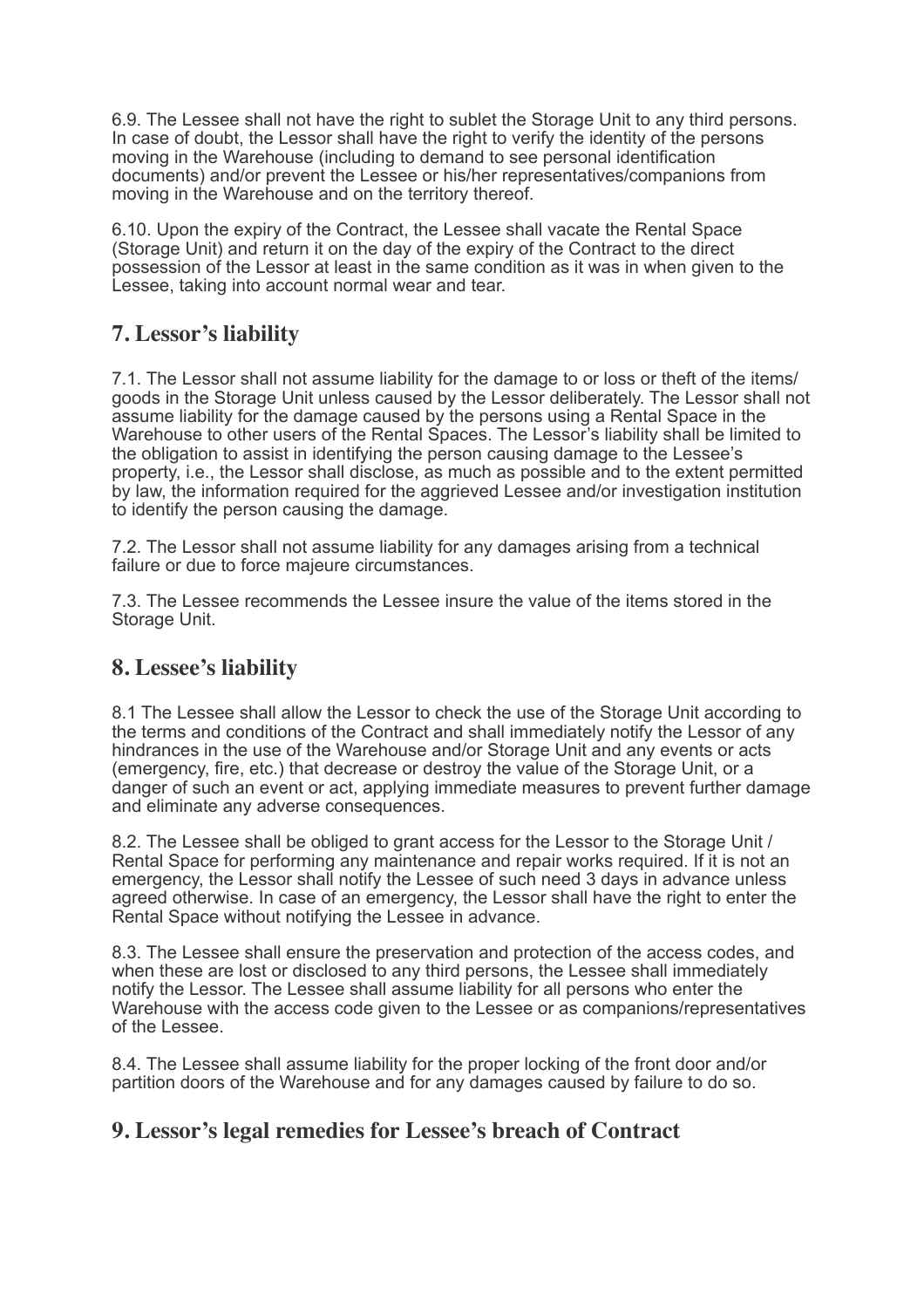9.1. In case of failure by the Lessee to pay the Rent on time, the Lessor shall have the right to immediately deactivate the Lessee's access code(s) and/or lock the Storage Unit with his/her lock until the full payment of the debt. In case of a delay in the payment for more than 7 days, the Lease Contract shall automatically be deemed to be terminated and the Lessor shall be deemed to have applied the right of security over the items/ goods located in the Storage Unit – in such an event, the Lessor shall not be obliged to send a separate warning or a notice of the application of the right of security or of extraordinary cancellation of the Contract to the Lessee. In such an event, the Lessor shall have the right to demand that the Lessee pay contractual penalty in the amount of one month's Rent.

9.2. Upon delaying with any payment obligation stipulated in the Contract, the Lessee shall pay a late interest of 0.05% on the outstanding amount for each delayed day.

9.3. In the event that the Lessee violates any other obligation besides the payment of Rent, the Lessor shall have the right to demand compensation for damages and a contractual penalty of up to one month's Rent.

9.4. The Lessor shall have the right to use his/her right of security over the Lessee's items located in the Storage Unit and/or Warehouse as defined in sections 305–307 of the Law of Obligations Act.

#### **10. Notices between Parties**

10.1. The Parties declare that all the information presented by them in the Special Terms and Conditions of the Contract are correct.

10.2. The Lessor shall send all notices, invoices and other documents to the Lessee to the e-mail address specified in the Special Terms and Conditions of the Contract. The Parties agree that any notices, invoices and other documents shall be deemed to be valid without a digital signature if sent from the e-mail address(es) specified in the Special Terms and Conditions to the other Party's e-mail address.

10.3. The Lessee shall ensure receipt of the e-mails and a notice sent to an e-mail address shall be deemed to be received on the day following the sending. The Lessee shall ensure the required data capacity and access rights on his/her e-mail account for receiving the notices.

10.4. The Lessee shall notify the Lessor of any changes in his/her contact details by email.

#### **11. Miscellaneous. Settlement of disputes**

11.1. This Contract has been drawn up in two equal copies of which one shall be kept by the Lessor and the other by the Lessee. If the Contract is signed via the Internet, a copy of the Contract shall be preserved in the Lessor's information system. If the Contract is signed via the Internet, the Lessee shall observe the instructions given in the Lessor's information system. The Lessee shall be granted access to the text of the Contract with an access key (password). The Lessee shall have the right to download a copy of the Contract from the Lessor's information system.

11.2. The Lessor shall preserve the data concerning the Lessee and entered by the Lessee, as well as information on the performance of the Contract (including payments) in his/her information system. The information received shall be treated as confidential information. The Lessor shall not disclose the Lessee's personal data to any third persons without the Lessee's consent and shall use the Lessee's data for the